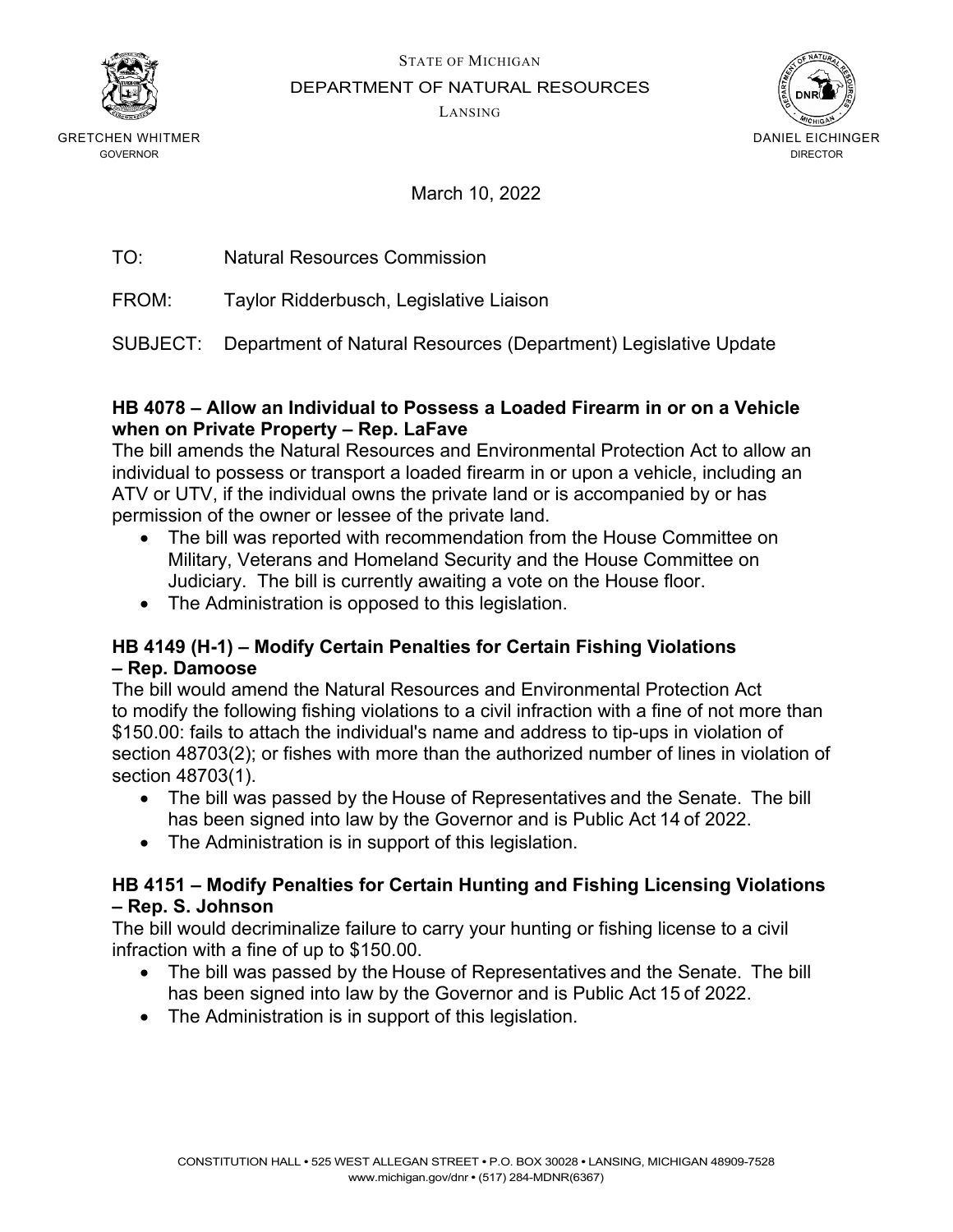### **HB 4152 (S-4) – Modify Penalties for Violations of Certain Hunting Provisions – Rep. Howell**

The bill would decriminalize the several hunting and fishing provisions from a misdemeanor to a civil infraction with a fine up to \$150.00.

- The bill was passed by the House of Representatives and the Senate. The bill is currently before the Governor for consideration.
- The Administration is in support of this legislation.

## **HB 4242 (S-2) – Allow Export of Live Minnows, Wigglers or Crayfish as Bait – Rep. Alexander**

This bill would allow for the export of live minnow, wigglers, or crayfish as bait.

- The bill was passed by the House of Representatives and the Senate. The bill is currently before the Governor for consideration.
- The Administration is in support of this legislation**.**

# **HB 5576 – Prohibit use of anchors in Straits of Mackinac. – Rep. Hood**

This bill would prohibit the use of anchors in Straits of Mackinac and require the use of a maritime pilot and marking of obstructions.

- The bill was referred to the House Committee on Natural Resources and Outdoor Recreation.
- The Administration has not yet taken a position on this legislation**.**

## **HB 5631 – Require Creation of Michigan Woodcock Restoration Plan. – Rep. Cherry**

This bill would put into statue a requirement that the Department must create an American woodcock restoration plan in consultation with several organizations outlined in the legislation by December 31, 2023.

- The bill was referred to the House Committee on Natural Resources and Outdoor Recreation.
- The Administration is opposed to this legislation**.**

# **HB 5642 – Designate Official State Butterfly – Rep. Brixie**

This bill designates the black swallowtail butterfly as the official butterfly of the state of Michigan.

- This bill was referred to the House Committee on Natural Resources and Outdoor Recreation.
- The Administration has not taken a position on this legislation.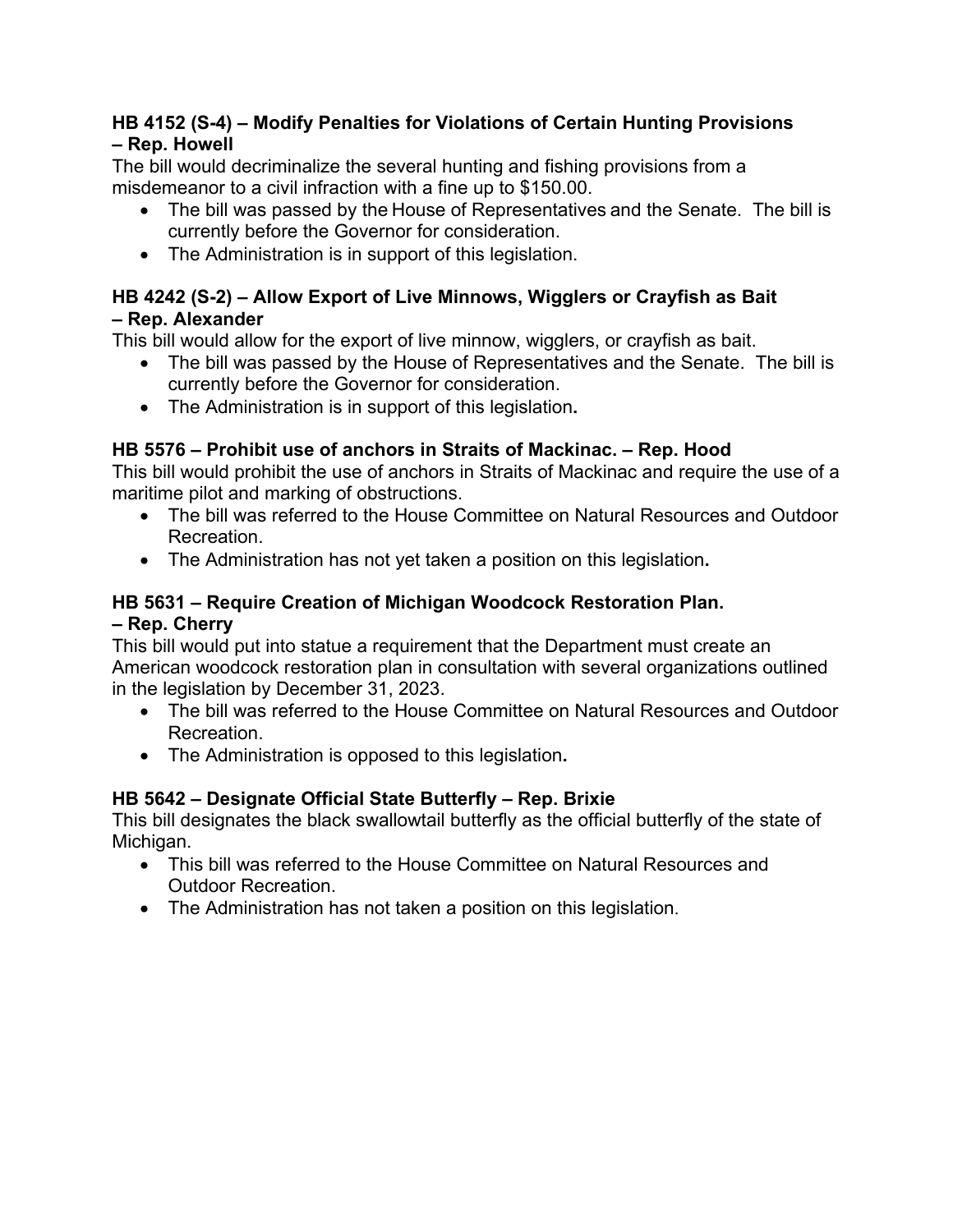### **SB 210 (H-1) – Eliminate Helmet Requirement on ORVs in Certain Circumstances – Sen. McBroom**

The bill eliminates the helmet requirement for ORV use if a person possesses a written verification from a physician that the person, for physical or medical reasons, is unable to wear a helmet.

- The bill was passed by the Senate and reported with recommendation by the House Committee on Natural Resources and Outdoor Recreation. The bill is currently awaiting a vote on the House floor.
- The Administration is opposed to this legislation**.**

## **SB 211 (H-1) – Eliminate Helmet Requirement on Snowmobiles in Certain Circumstances – Sen. McBroom**

The bill eliminates the helmet requirement for snowmobile use if a person possesses a written verification from a physician that the person, for physical or medical reasons, is unable to wear a helmet.

- The bill was passed by the Senate and reported with recommendation by the House Committee on Natural Resources and Outdoor Recreation. The bill is currently awaiting a vote on the House floor.
- The Administration is opposed to this legislation**.**

# **SB 251 (S-2) – Modify Commercial Fishing Regulations – Sen. McBroom**

The bill would amend the Natural Resources and Environmental Protection Act for the purpose of restricting the DNR's authority to issue Fisheries Orders for the management of the state-licensed commercial fishery. In addition, the bill would make a number of changes including putting current fisheries orders into statue.

- The bill was passed by the House of Representatives and the Senate. The bill is currently before the Governor for consideration.
- The Administration is neutral on the S-2 version of this legislation**.**

### **HR 219 – Resolution of Urging Wolf Management Advisory Council and the NRC to Organize Wolf Hunting and Trapping in 2022 – Rep. Markkanen**

A resolution to urge the Wolf Management Advisory Council and the Natural Resources Commission to authorize, and the Department of Natural Resources to organize, wolf hunting and trapping as part of the state's wolf management efforts beginning in 2022.

- The resolution was discharged from the House Committee on Natural Resources and Outdoor Recreation and adopted by the House of Representatives.
- The Administration has not taken a position on this resolution.